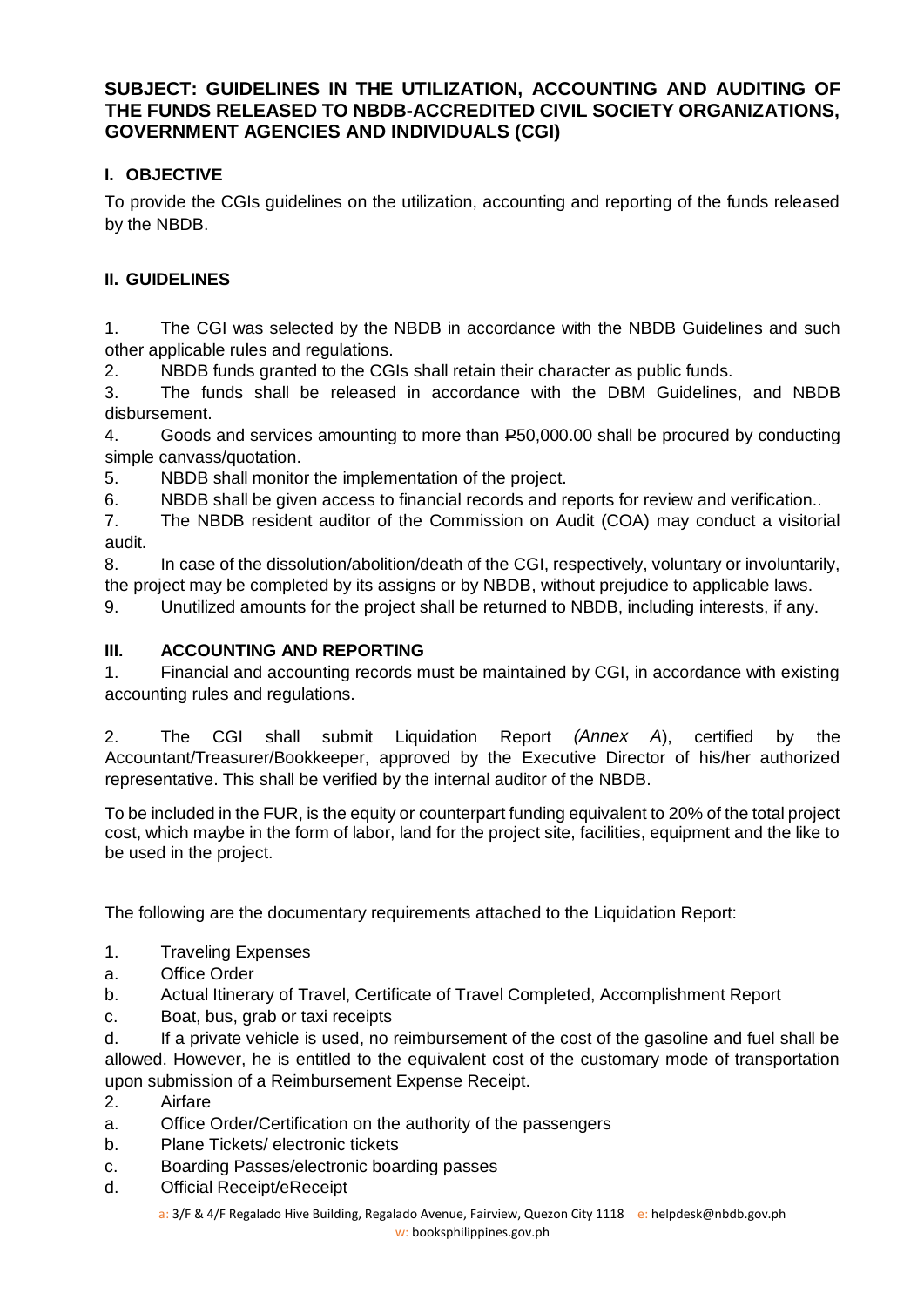- e. Certificate of Appearance/Attendance
- 3. Supplies, Materials, Kits
- a. Official Receipt or Sales Invoice
- b. Distribution List/Acknowledgement
- 4. Honoraria
- a. Approved Contract
- b. Official Receipt/Acknowledgement Receipt/Deposit Slip/Payroll
- c. Accomplishment Report
- d. Certificate of Services Rendered
- e. Profile
- f. BIR Form 0619E or 1601EQ for the remittance of taxes withheld
- 5. Venue and Equipment Rentals
- a. Approved Contract
- b. Official Receipt/Acknowledgement Receipt
- 6. Van rentals
- a. Approved Contract
- b. Official Receipt/Acknowledgement Receipt
- c. Trip Tickets
- 7. Food during meetings (physical)
- a. Official Receipt
- b. Attendance Sheet
- c. Agenda
- 8. Food during performances/conference (physical)
- a. Approved Contract
- b. Official Receipt
- c. Delivery Receipt
- d. Attendance Sheet/certification on actual number of attendees
- 9. Communication
- a. Official Receipt
- 10. Accommodation
- a. Official Receipt
- b. Office Order
- c. Certificate of Appearance/Attendance

#### **Note:**

1. All documents, such as official receipts, billing statements, contracts, invoices and others forms, shall be in the name of the NGO/PO.

2. In cases wherein the payee is not a business entity required by the Bureau of Internal Revenue to issue official receipt, any evidence of receipt of payment (RER, AR, VR) may be accepted, provided the minimum data content are as follows:

- a. Date of payment
- b. Complete name and signature of the payee
- c. Complete address and contact number of the payee
- d. Purpose of the payment
- e. Amount of the payment received

3. An electronic receipt may be acceptable as evidence of receipt of payment only if the following conditions are met:

a. The electronic document or record has remained complete and unaltered

b. The electronic document is reliable

c. There is reliable assurance as to the integrity of the documents from time it was first generated in its final form, and

d. The document is capable of being displayed to the person to whom it is to be presented

4. A certification or affidavit of loss shall not be considered as appropriate replacement for lost bills and receipts.